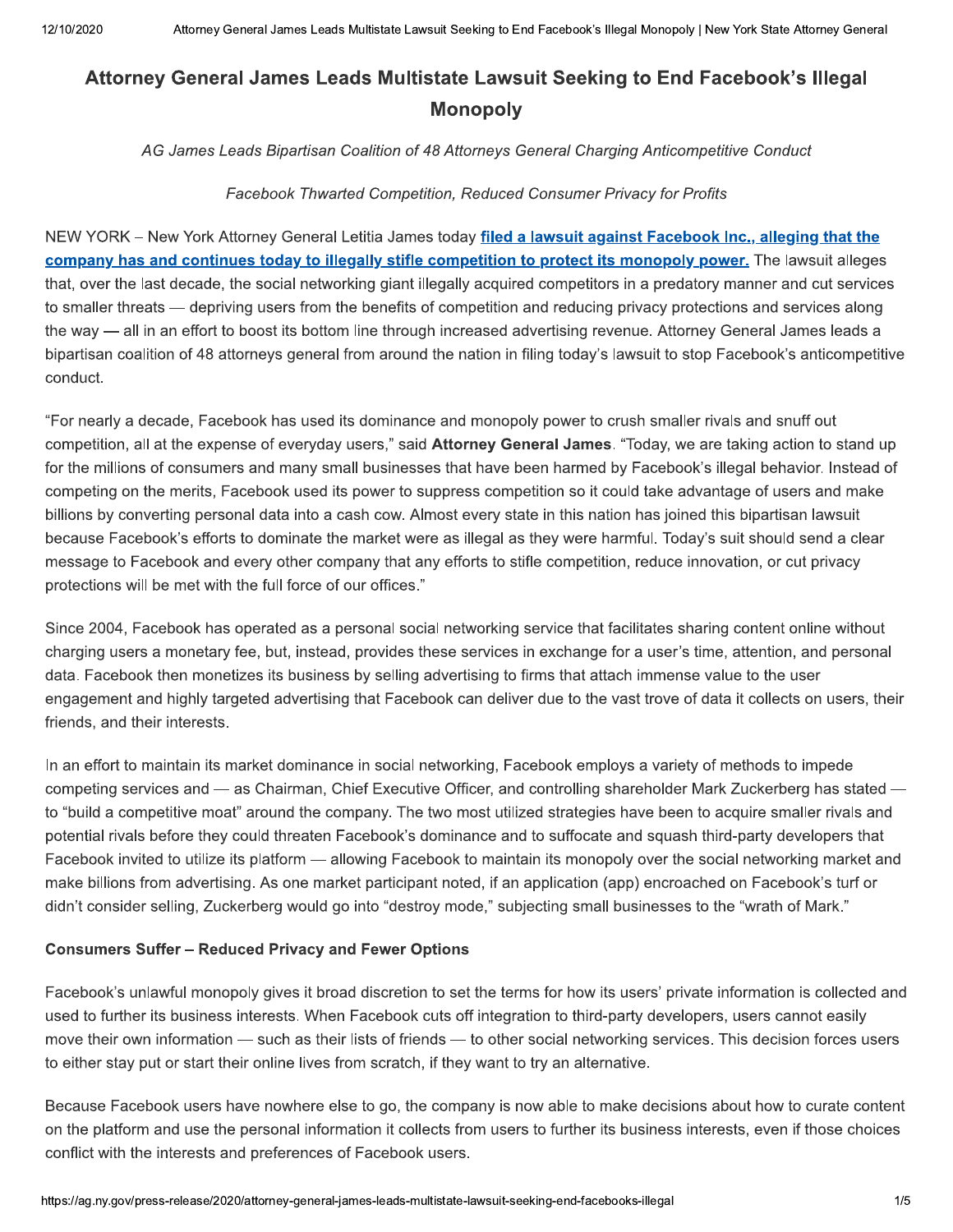Attorney General James Leads Multistate Lawsuit Seeking to End Facebook's Illegal Monopoly | New York State Attorney General

Additionally, while consumers initially turned to Facebook and other apps now owned by the company seeking privacy protection and control over their data — Facebook's "secret sauce" — many of those protections are now gone.

## Who Would Turn Down a "High Enough Price"?

The harm to consumers over the last decade comes as a direct result of Facebook's acquisition of smaller firms that pose competitive threats. Facebook employs unique data-gathering tools to monitor new apps all in an effort to see what is gaining traction with users. That data helps Facebook select acquisition targets that pose the greatest threats to Facebook's dominance. Once selected, Zuckerberg and Facebook offer the heads of these companies vast amounts of money - that greatly inflate the values of the apps — all in hopes of avoiding any competition for Facebook in the future.

When it came to startups, Zuckerberg has observed, that if these companies were not inclined to sell, "they'd have to consider it" if Facebook offered a "high enough price."

The elimination of competitive alternatives means users have no alternative to Facebook, fueling its unfettered growth without competition and further entrenching its position. The two most obvious examples of this successful strategy were Instagram and WhatsApp — both which posed a unique and dire threat to Facebook's monopoly.

#### #TotalDomination - Purchase of Instagram

Facebook and Zuckerberg saw Instagram as a direct threat quickly after the company launched. After initially trying to build its own version of Instagram that gained no traction, Zuckerberg admitted, in early 2012, that Facebook was "very behind" Instagram and a better strategy would be "to consider paying a lot of money" for the photo-sharing app in an effort to "neutralize a potential competitor."

A few months later, in April 2012, Facebook acquired Instagram for \$1 billion, despite the company not having a single cent of revenue and valuing itself at only \$500 million. Zuckerberg offered Instagram's owners double the valuation that Instagram came up with even though Zuckerberg previously described the initial \$500 million value as "crazy."

## \$100 Million Isn't Cool. You Know What's Cool?...\$19 Billion - Purchase of WhatsApp

The mobile messaging app WhatsApp also posed a unique threat to Facebook's growth, giving users the ability to send messages on their mobile devices both one-to-one and to groups. While Facebook focused on several emerging mobile messaging services, WhatsApp was viewed as the "category leader" with over 400 million active users worldwide in 2014, and the one that could potentially provide the greatest threat.

Facebook feared WhatsApp eroding its monopoly power, stating WhatsApp or similar products posed "the biggest competitive threat we face as a business." Facebook was also concerned that WhatsApp could ultimately be bought by a competing behemoth that had previously shown interest in social networking — namely Google.

This led Facebook, in February 2014, to acquire WhatsApp for nearly \$19 billion — wildly more than the extravagant price Zuckerberg had recommended paying a few months earlier and the \$100 million another competitor offered to buy the company two years earlier.

## Here Today, Gone Tomorrow - Cutting Competitors Off from Facebook Overnight

As laid out in today's complaint, Facebook targets competitors with a 'buy or bury' approach: if they refuse to be bought out, Facebook tries to squeeze every bit of oxygen out of the room for these companies. To facilitate this goal, Facebook has used an "open first-closed later" strategy to stop competitive threats, or deter them from competing, at the inception.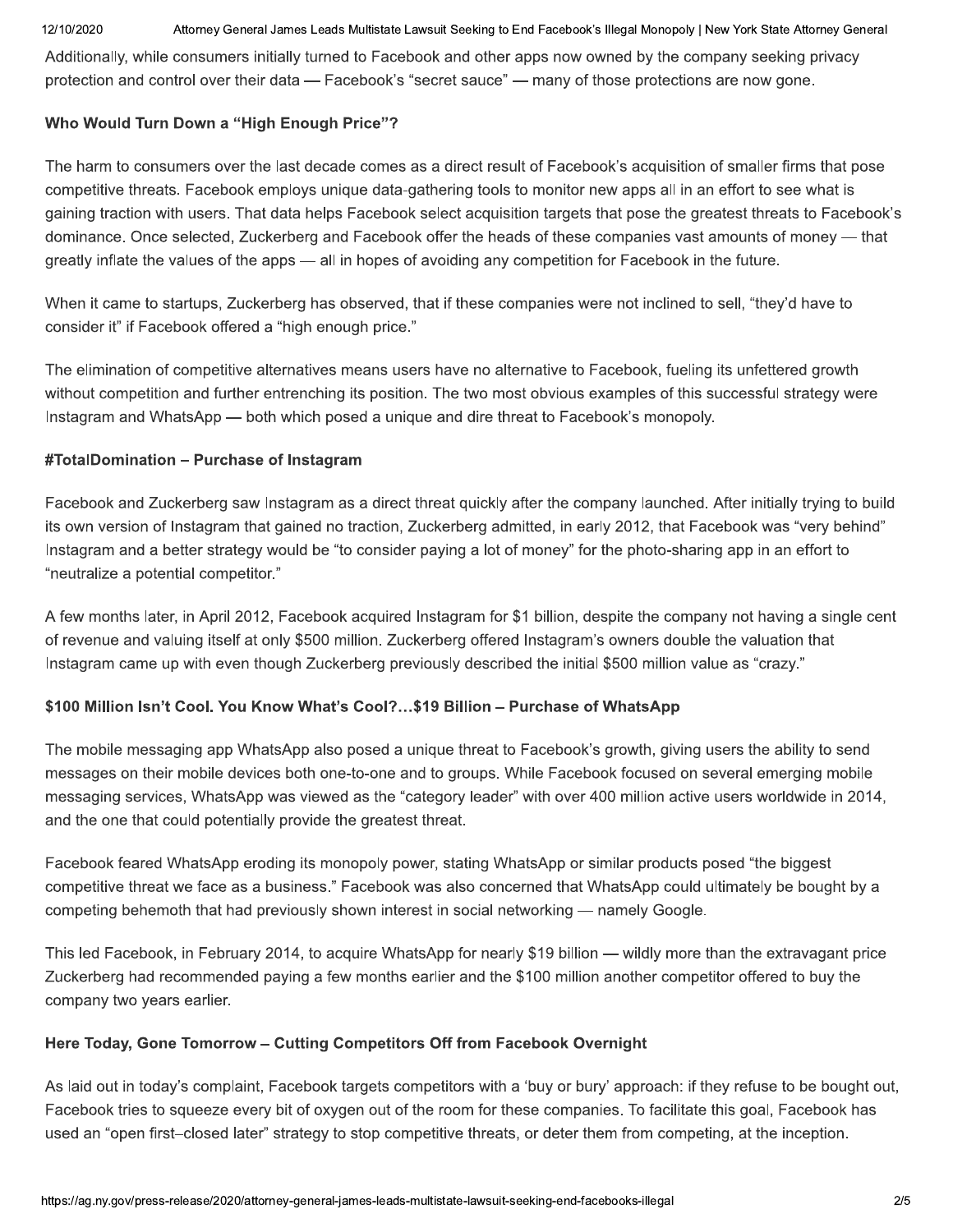Attorney General James Leads Multistate Lawsuit Seeking to End Facebook's Illegal Monopoly | New York State Attorney General

Facebook opened its platform to apps created by third-party developers in an effort to increase functionality on the site and, subsequently, increase the number of users on Facebook. Facebook also drove traffic to third-party sites by making it easier for users to sign in, so that Facebook could capture valuable data about its users' off-Facebook activity and enhance its ability to target advertising.

Not only did Facebook benefit monetarily through the third-party developers' revenue, but Facebook's services were expanded, as Facebook did not have the capacity to create and develop all the useful social features offered through thirdparty developers.

After years of promoting open access to its platform, in 2011, Facebook began to rescind and block access to the site to apps that Facebook viewed as actual or potential competitive threats. Facebook understands that an abrupt termination of established access to the site can be devastating to an app — especially one still relatively new to the market. An app that suddenly loses access to Facebook is hurt not only because its users can no longer bring their friend lists to the new app, but also because a sudden loss of functionality — which creates broken or buggy features — suggests to users that an app is unstable. In the past, some of these companies experienced almost overnight drop-off in user engagement and downloads, and their growth stalled.

Facebook's response to competitors also serves as a warning to other apps that if they encroach on Facebook's territory, Facebook will end their access to crucial integrations. Additionally, Facebook's actions deter venture capitalists from investing in companies that Facebook might in the future see as competitors.

## Ads Aren't Cool...But They Are Profitable

As a consequence of Facebook's expansive user base and the vast trove of data it collects from its users and users' connections. Facebook is able to sell highly targeted advertising that firms greatly value.

The volume, velocity, and variety of Facebook's user data give it an unprecedented, virtually 360-degree view of users and their contacts, interests, preferences, and activities. The more users Facebook can acquire and convince to spend additional time on its platforms, the more data Facebook can accumulate by surveilling the activities of its users and thereby increase its revenues through advertising — reaping the company billions every month.

## **Specific Violations**

Facebook is specifically charged with violating Section 2 of the Sherman Act, in addition to multiple violations of Section 7 of the Clayton Act.

## **Remedies**

Attorney General James and the coalition ask the court to halt Facebook's illegal, anticompetitive conduct and block the company from continuing this behavior in the future. Additionally, the coalition asks the court to restrain Facebook from making further acquisitions valued at or in excess of \$10 million without advance notice to the state of New York and other plaintiff states. Finally, the court is asked to provide any additional relief it determines is appropriate, including the divestiture or restructuring of illegally acquired companies, or current Facebook assets or business lines.

The complaint was filed in the U.S. District Court for the District of Columbia.

Separately, but in coordination with the coalition led by Attorney General James, the Federal Trade Commission (FTC) also today filed a complaint against Facebook in the U.S. District Court for the District of Columbia. Attorney General James wishes to thank the FTC for its close working relationship and collaboration during this investigation.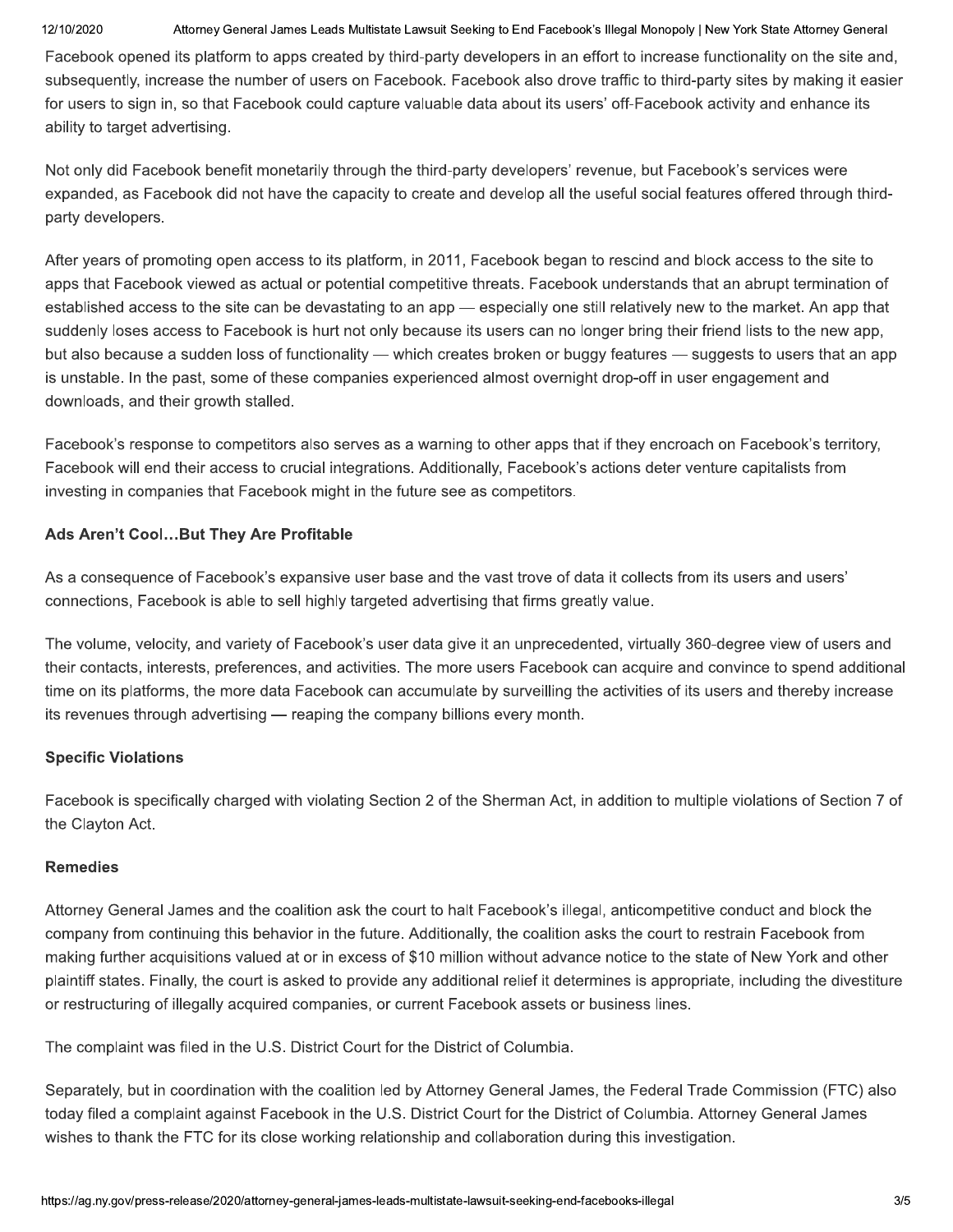Attorney General James Leads Multistate Lawsuit Seeking to End Facebook's Illegal Monopoly | New York State Attorney General

Attorney General James leads this lawsuit with an executive committee comprised of the attorneys general of California, Colorado, Florida, Iowa, Nebraska, North Carolina, Ohio, Tennessee, and the District of Columbia. The executive committee is joined by the attorneys general of Alaska, Arizona, Arkansas, Connecticut, Delaware, Hawaii, Idaho, Illinois, Indiana, Kansas, Kentucky, Louisiana, Maine, Maryland, Massachusetts, Michigan, Minnesota, Mississippi, Missouri, Montana, Nevada, New Hampshire, New Jersey, New Mexico, North Dakota, Oklahoma, Oregon, Pennsylvania, Rhode Island, Texas, Utah, Vermont, Virginia, Washington, West Virginia, Wisconsin, Wyoming, and the territory of Guam.

The Facebook investigation is being handled by Assistant Attorneys General Johanna Skrzypczyk, Hanna Baek, and Nathaniel Kosslyn, Legal Assistant Shirly Huang, and Internet and Technology Analyst Joe Graham — all of the Bureau of Internet and Technology, under the supervision of Bureau Chief Kim Berger; Assistant Attorneys General Zach Biesanz, Beatriz Marques, James Yoon, and Amber Wessels-Yen, and Legal Assistant Arlene Leventhal — all of the Antitrust Bureau, under the supervision of Bureau Chief Elinor Hoffmann; Chief Economist Paola Valenti; and Project Attorney Benjamin Cole. The Bureau of Internet and Technology and the Antitrust Bureau are both part of the Division for Economic Justice, which is overseen by Chief Deputy Attorney General Chris D'Angelo and First Deputy Attorney General Jennifer Levy.

## **Translate This Page**

Select Language  $\sim$ Powered by Google Translate

**Translation Disclaimer** 

# **Previous Press Releases**

- > December 2020
- > November 2020
- > October 2020
- September 2020
- > August 2020
- > July 2020
- **> June 2020**
- > May 2020
- > April 2020
- > March 2020
- > February 2020
- > January 2020
- > December 2019
- > November 2019
- > October 2019
- September 2019
- > August 2019
- > July 2019
- > June 2019